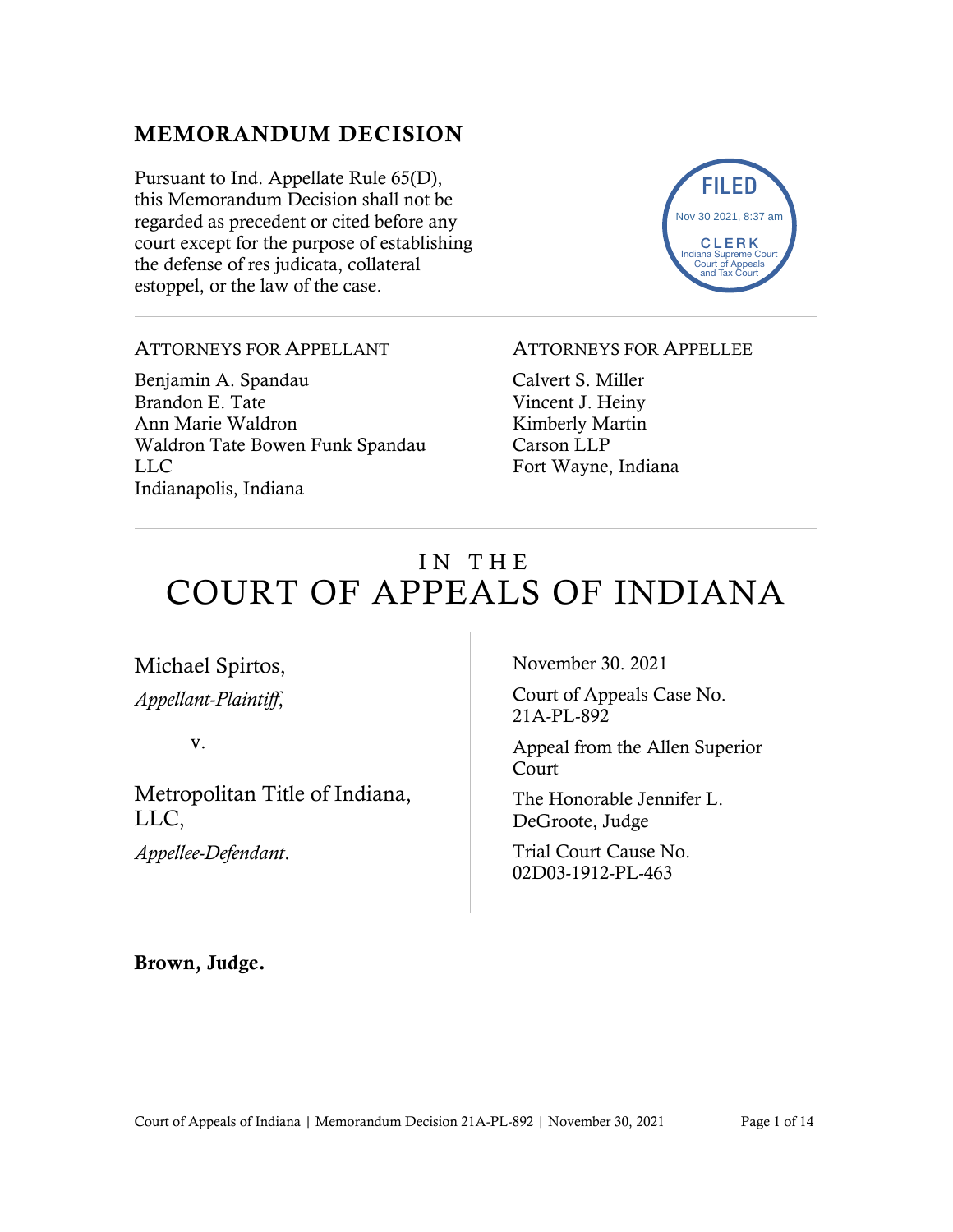[1] Michael Spirtos appeals the trial court's denial of his motion for leave to file a second amended complaint against Metropolitan Title of Indiana, LLC ("Title Company"). We reverse.

#### *Facts and Procedural History*

- [2] On December 3, 2019, Spirtos filed a Complaint for Declaratory Judgment and for Damages. On March 19, 2020, he filed a motion for leave to amend his complaint stating that he was seeking to add additional counts and parties and attached a copy of his proposed Amended Complaint for Declaratory Judgment and for Damages. The next day, the court granted Spirtos's motion and ordered that his amended complaint be deemed filed. The amended complaint named the defendants as: Ameritrust Lending, LLC, Chicago Equity Trust, LLC, DC&B, Inc., Hannover Lending LLC, Lincoln Investments LLC, MJ&K, Inc., Metro Real Estate, Inc., Property Max MMXIV LLC, and Brian Schaper (collectively, "Sellers"); William Browand, Roth & Wehrly Inc. d/b/a Coldwell Banker Roth Wehrly Graber, and Metro Realty, Inc. (collectively, "Brokers"); and Title Company (Title Company, Sellers, and Brokers, collectively, "Defendants").
- Court of Appeals of Indiana | Memorandum Decision 21A-PL-892 | November 30, 2021 Page 2 of 14 [3] The amended complaint alleged Spirtos and Sellers had entered into nine purchase agreements related to 255 properties; Spirtos chose Title Company to be the escrow agent and title insurance underwriter; and in December 2018 Spirtos deposited \$50,000 with Title Company as earnest money. The amended complaint further alleged that the title commitments received by Spirtos included many exceptions to the title policies which would preclude Sellers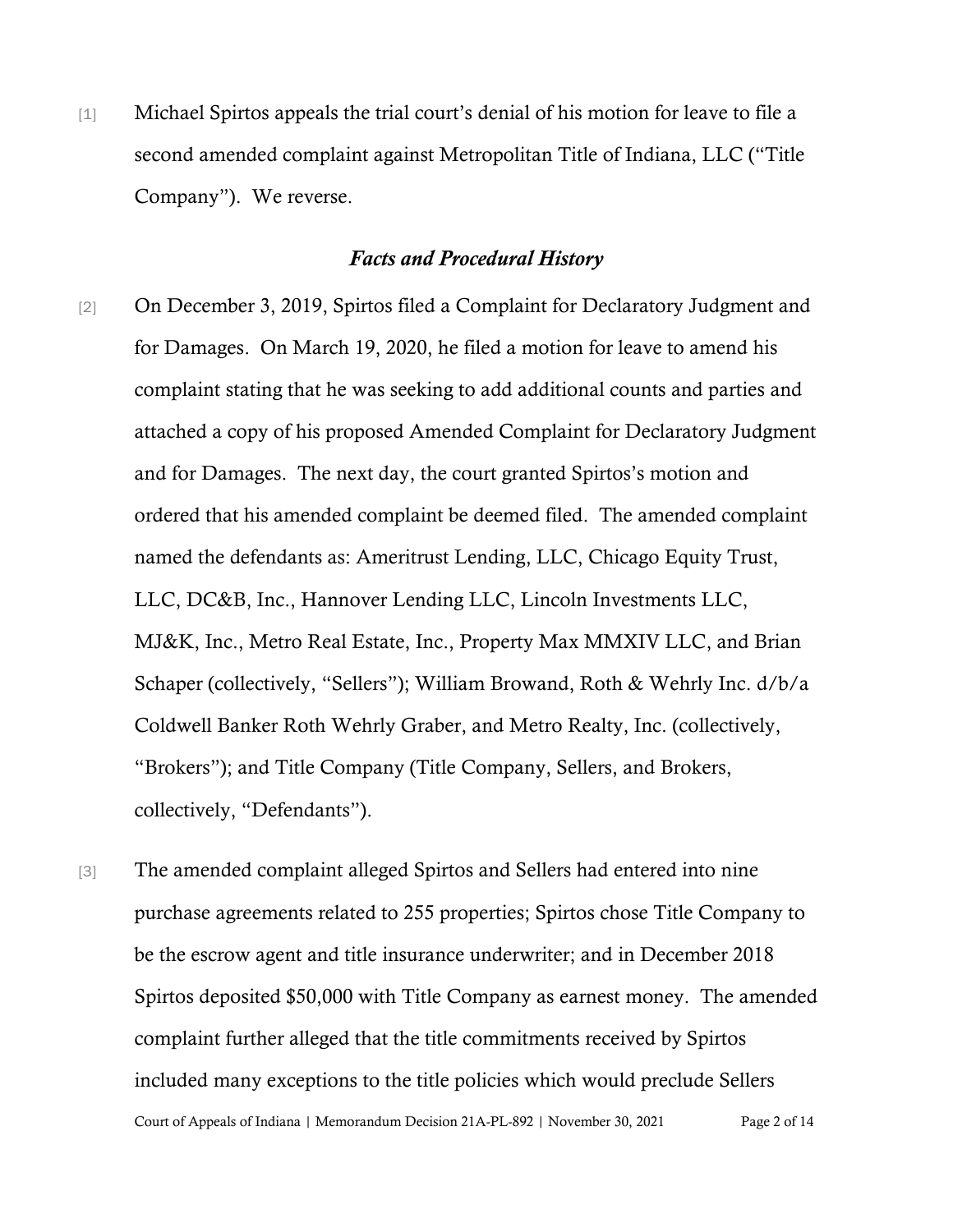from granting marketable title prior to the closing date contemplated in the purchase agreements; the parties agreed to an extension of the inspection period under the purchase agreements; Sellers impeded Spirtos's due diligence during the inspection period; and on April 15, 2019, Spirtos requested the return of the earnest money funds. The amended complaint also stated that "Title Company is named as a Defendant herein for the sole reason that it is currently in possession of the Escrow Funds." Appellant's Appendix Volume II at 35.

- [4] The amended complaint raised the following claims: Count I, breach of contract by Sellers; Count II, declaratory relief; Count III, fraudulent misrepresentation by Sellers; Count IV, breach of a fiduciary duty by Browand and Coldwell Banker; Count V, negligence by Schaper and Metro Realty; and Count VI, negligence by Browand and Coldwell Banker. In particular, Count II alleged that Spirtos canceled each of the purchase agreements prior to the end of the inspection period, he requested mutual releases from Sellers for each of the agreements, Sellers failed to respond to his requests, Title Company as the escrow agent remained in possession of the earnest money, and he was entitled to return of the earnest money.
- Court of Appeals of Indiana | Memorandum Decision 21A-PL-892 | November 30, 2021 Page 3 of 14 [5] Sellers filed a counterclaim for declaratory judgment, breach of contract, and damages against Spirtos and Title Company alleging in part that Spirtos directly requested Title Company to cease any further title work on the properties despite the fact that time under the purchase agreements had not expired. Browand and Roth & Wehrly filed cross-claims. On June 10, 2020, the court issued a Case Management Order stating: "By agreement of the parties, [Title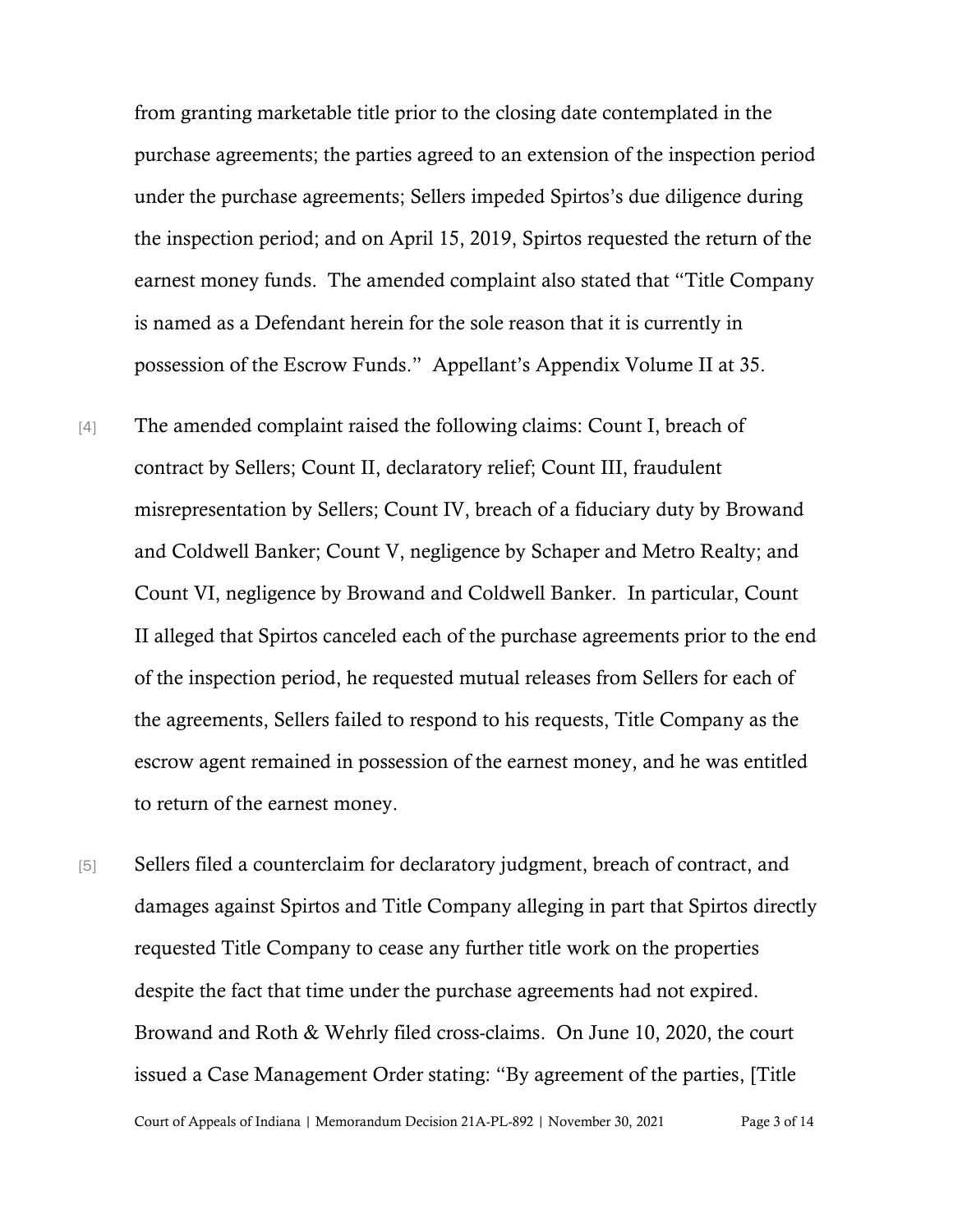Company] will pay the escrow funds it is holding (\$50,000.00) into Court to be held pending a resolution of the claims. Plaintiff and Counter-Claimant will then dismiss [Title Company] without prejudice." Appellant's Appendix Volume II at 197. The order stated "[t]his matter is Ordered to mediation," "[t]he Court or the mediator shall determine the individuals who shall be present at any mediation session," "[a]ll parties, their attorneys, representatives with full settlement authority, and other individuals necessary for resolution of all disputed issues shall be present at each mediation conference unless excused by the mediator or the Court," and "[a]t least 7 days prior to the mediation conference, the attorney for each side shall submit to the mediator a Confidential Statement of the Case." *Id*. at 197-198.

- [6] On December 16, 2020, mediation was held at which Spirtos, Sellers, and Brokers were present. [1](#page-3-0)
- [7] In January 2021, Spirtos, Sellers, and Brokers entered into a Settlement Agreement and Release which provided in part:

WHEREAS, a dispute exists between Spirtos, Roth & Wehrly, and Sellers regarding nine (9) separate purchase agreements for a total of two hundred fifty-five (255) separate properties . . . , which are all

<span id="page-3-0"></span><sup>&</sup>lt;sup>1</sup> According to Title Company, in response to an email from the mediator's assistant regarding availability for mediation, Title Company's counsel sent an email to the assistant, copying all counsel, stating: "There are no allegations in this lawsuit relating to [Title Company] other than it holds the \$50,000 in earnest money in escrow for the other parties to figure out who gets it. So, [Title Company] and [its] counsel will not be attending the mediation and, therefore, [Title Company] has no preference as to when the mediation is scheduled." Appellant's Appendix Volume III at 106. Title Company stated that "[n]one of the parties objected or otherwise responded to [its] stated intent not to attend the mediation." *Id*.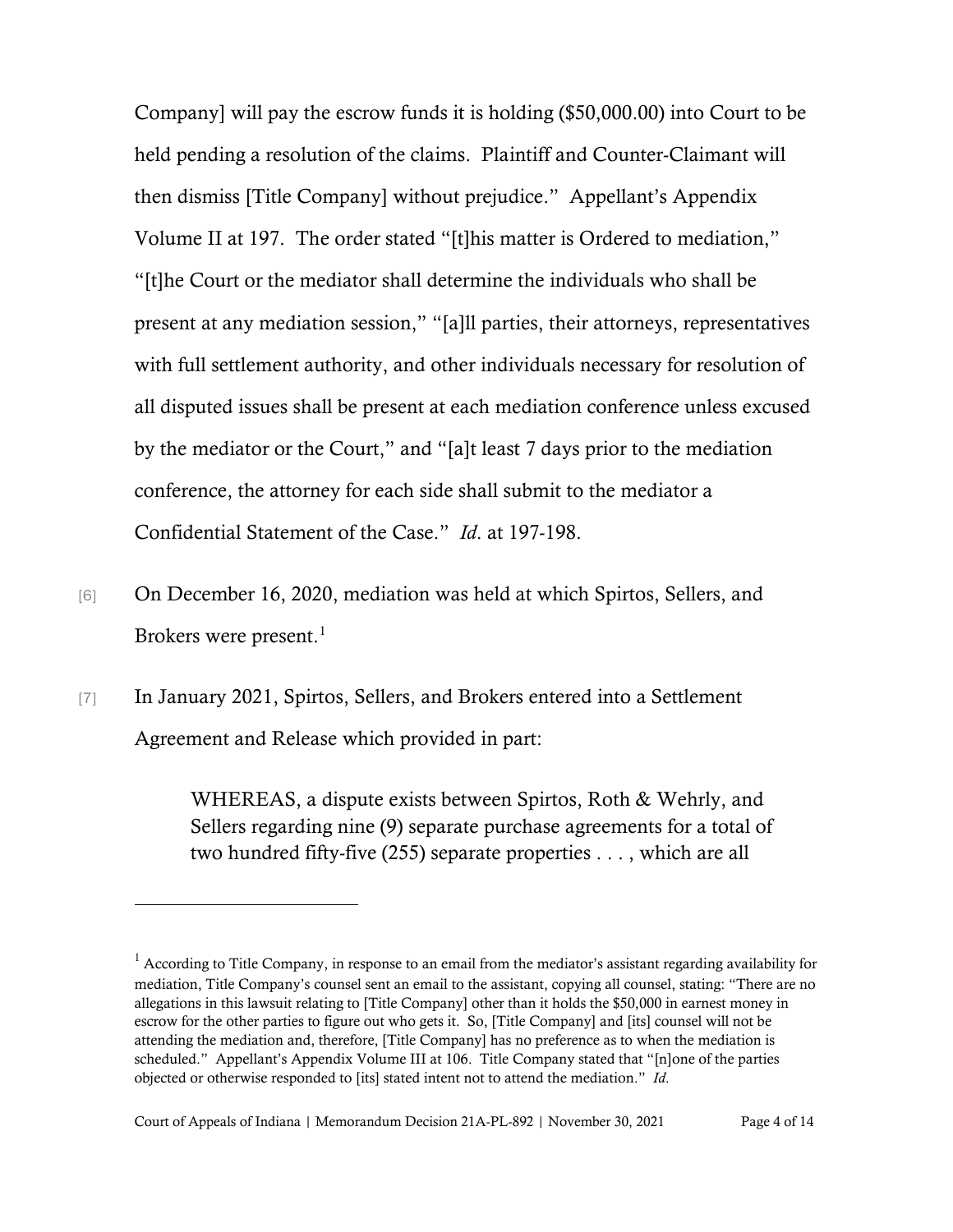attached to Spirtos' Complaint filed in the currently pending lawsuit between the Sellers, Spirtos, and Roth & Wehrly in the Superior Court of Allen County, Indiana under Cause No. 02D03-1912-PL-000463 (the "Lawsuit"); . . .

\* \* \* \* \*

NOW, THEREFORE, . . . the Parties agree as follows:

\* \* \* \* \*

- 2. Obligations of Roth & Wehrly.
	- (a) Roth & Wehrly shall pay Spirtos the sum of [\$17,500] by February 15, 2021. . . .

\* \* \* \* \*

- (c) Roth & Wehrly agrees to dismiss the Lawsuit, with prejudice.
- 3. Obligations of Sellers.
	- (a) Sellers will jointly and in association with Spirtos cause [Title Company] to release earnest money it currently holds in escrow as follows: the sum of \$20,000.00 shall be disbursed to Sellers and the remaining sum of \$30,000.00 shall be disbursed to Spirtos. . . .

\* \* \* \* \*

- (c) Sellers agree to dismiss the Lawsuit, with prejudice.
- 4. Obligations of Spirtos.
	- (a) Spirtos will, in association with Sellers, cause [Title Company] to release earnest money it currently holds in escrow as follows: the sum of \$20,000.00 shall be disbursed to Sellers and the remaining sum of \$30,000.00 shall be disbursed to Spirtos. Spirtos shall execute such documents as may be necessary to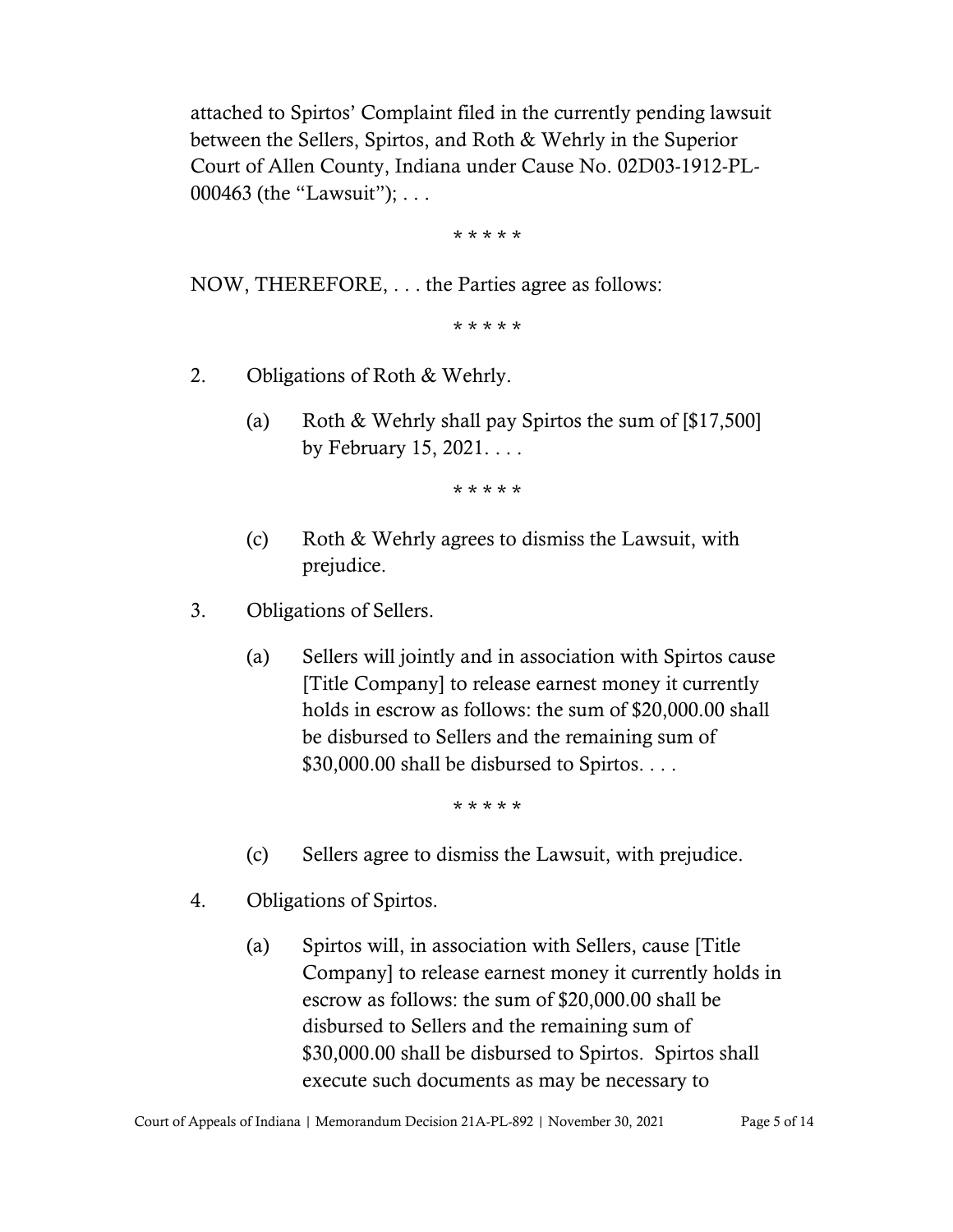effectuate the above disbursement. Spirtos shall release and forever discharge Roth & Wehrly and Sellers, including their respective members, agents, representatives, officers, managers, shareholders, directors, employees, insurers, sureties, attorneys, successors, and assigns from any and all claims, demands, causes of action, damages, and/or liabilities whatsoever, including without limitation, claims to any regulatory agency or attorney general, both at law and in equity which Spirtos may possess, whether known or unknown, as of the date of the execution of this Agreement, which are related to or in any way arise out of the facts, circumstances and/or claims pending in the Lawsuit.

\* \* \* \* \*

(c) Spirtos agrees to dismiss the Lawsuit, with prejudice.

Appellant's Appendix Volume III at 129-131. The settlement agreement was signed by Sellers, Spirtos, Roth & Wehrly, and Browand.

[8] Spirtos's counsel sent a letter dated February 1, 2021, to Title Company requesting disbursement of the earnest money funds pursuant to the Settlement Agreement. According to Spirtos, Title Company distributed the funds on or about February [2](#page-5-0)5, 2021. $^2$ 

Court of Appeals of Indiana | Memorandum Decision 21A-PL-892 | November 30, 2021 Page 6 of 14

<span id="page-5-0"></span> $2$  In his March 16, 2021 response, Spirtos stated "on February 3, 2021, Title Company, in confirming receipt of the instructions to release the Escrow Funds, desired confirmation that it would be released with prejudice once the checks were issued" and, when Spirtos would not confirm Title Company would be dismissed with prejudice, Title Company "evaded the clear joint instruction from its principals to 'consider its options'." Appellant's Appendix Volume IV at 17. He stated "[i]t was not until February 25, 2021, and only after Spirtos notified Title Company of his intention to move to file a second amended complaint that would add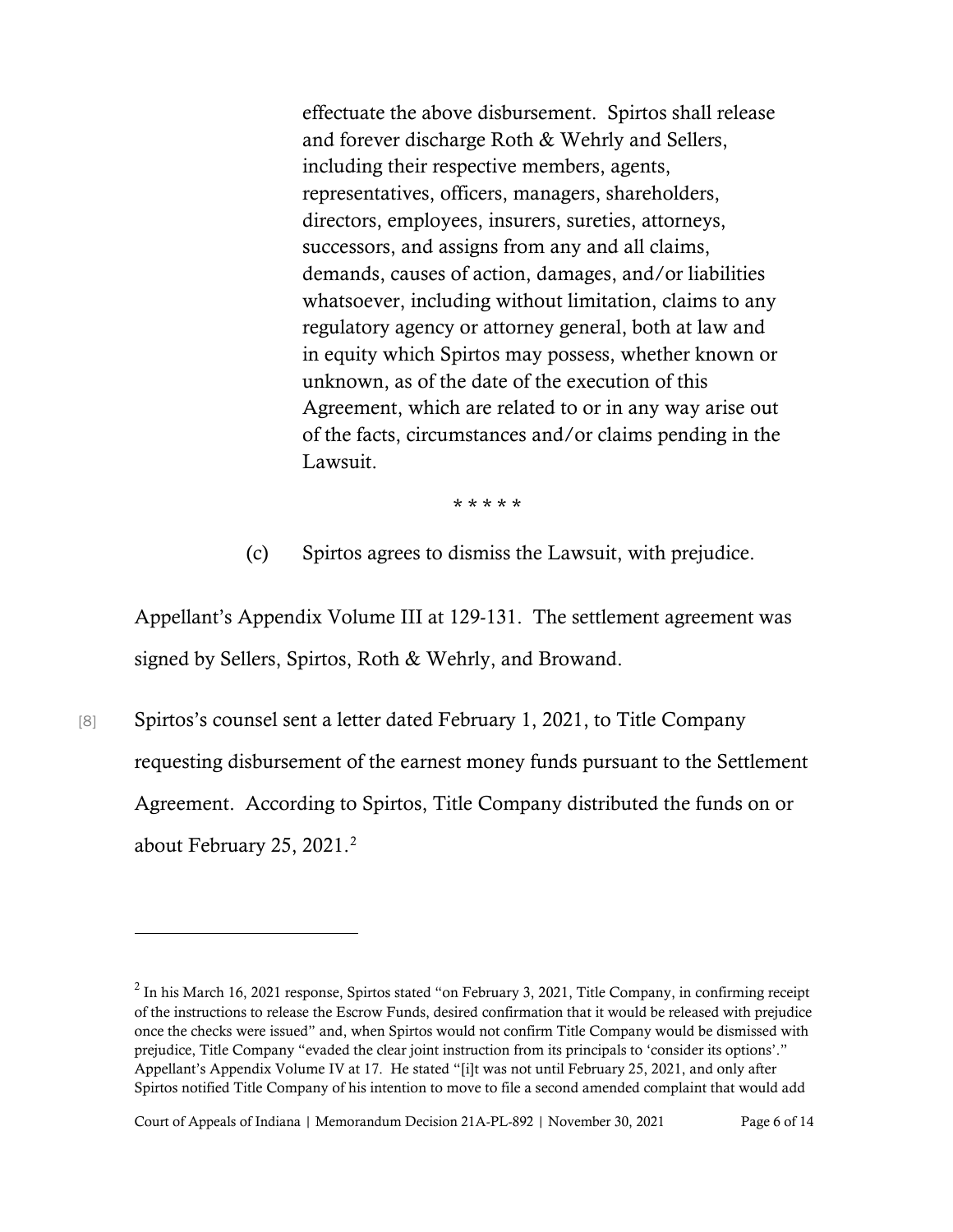- [9] On February 26, 2021, Spirtos filed Plaintiff's Motion for Leave to File Second Amended Complaint which included a proposed Second Amended Complaint for Declaratory Judgment and for Damages (the "Second Amended Complaint") as an attached exhibit. He asserted he is seeking to add additional counts as it pertains [to] Title Company, the additional claims are not barred by any statute of limitations and could be raised by the filing of a new separate lawsuit, amending the complaint versus filing a new lawsuit is proper for judicial efficiency as the added counts pertain to the purchase and sale involved in the lawsuit, Title Company had not yet responded to discovery requests served on May 29, 2020, and Title Company was invited to the mediation, elected not to participate, and was not a party to the settlement agreement.
- [10] Spirtos's proposed Second Amended Complaint raises the following counts: Count I, breach of contract against Sellers; Count II, fraudulent misrepresentation against Sellers; Count III, negligence by Schaper and Metro Realty; Count IV, breach of a fiduciary duty to Spirtos by Title Company; Count V, tortious interference with a contractual relationship alleging that Title Company took actions, including but not limited to unilaterally ceasing title work, causing Spirtos to terminate his contractual relationship with Sellers; Count VI, conversion alleging that Title Company refused to distribute the earnest money funds when directed; and Count VII, negligence alleging Title

counts relating to the Title Company, that Title Company finally distributed the Earnest Money" and "Spirtos has received his portion of the Earnest Money." *Id*.

Court of Appeals of Indiana | Memorandum Decision 21A-PL-892 | November 30, 2021 Page 7 of 14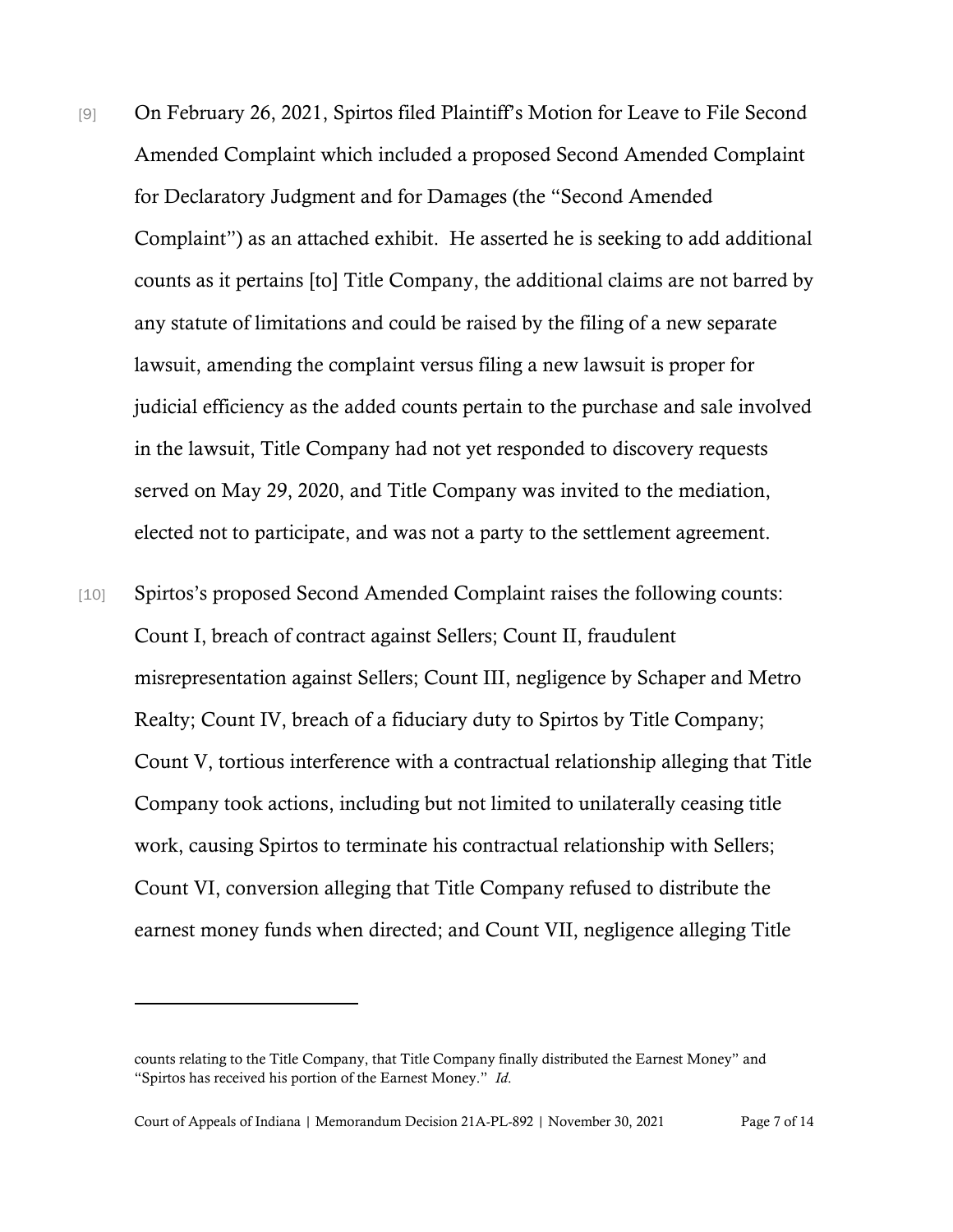Company breached its duties to Spirtos to supply accurate information for the guidance of Spirtos and Sellers in their business transaction.

- [11] On March 1, 2021, Spirtos, Sellers, and Brokers filed a joint partial motion to dismiss requesting an order dismissing the claims against and by Brokers. On March 11, 2021, Title Company filed a Response and Objection to Plaintiff's Motion for Leave to File Second Amended Complaint and Motion to Enforce Settlement Agreement. Title Company requested an order dismissing all Defendants with prejudice. It argued Spirtos's substantive claims were all asserted against the other Defendants, it was a third party beneficiary of the settlement agreement, and it was the agent of Spirtos and Sellers in regard to the escrow funds. On March 12, 2021, the court granted the joint motion to dismiss the claims against and by Brokers. On March 16, 2021, Spirtos and Sellers filed a joint partial motion to dismiss requesting an order dismissing with prejudice the claims of Spirtos and Sellers against each other and stating that the action remained pending as to Spirtos and Title Company. Also on that date, Spirtos filed a response to Title Company's objection.
- [12] On March 18, 2021, the court held a hearing. Spirtos's counsel argued there was no evidence of intent that Title Company would be a third party beneficiary and "no intent to release the title company in any way other than limiting it to what it did as an agent for claims being sought." Transcript Volume II at 14. Title Company's counsel argued "[w]e are clearly agents. Spirtos says that in the Complaint so we are clearly an agent." *Id*. at 19. Spirtos's counsel argued Title Company was "ignoring the fact they wore

Court of Appeals of Indiana | Memorandum Decision 21A-PL-892 | November 30, 2021 Page 8 of 14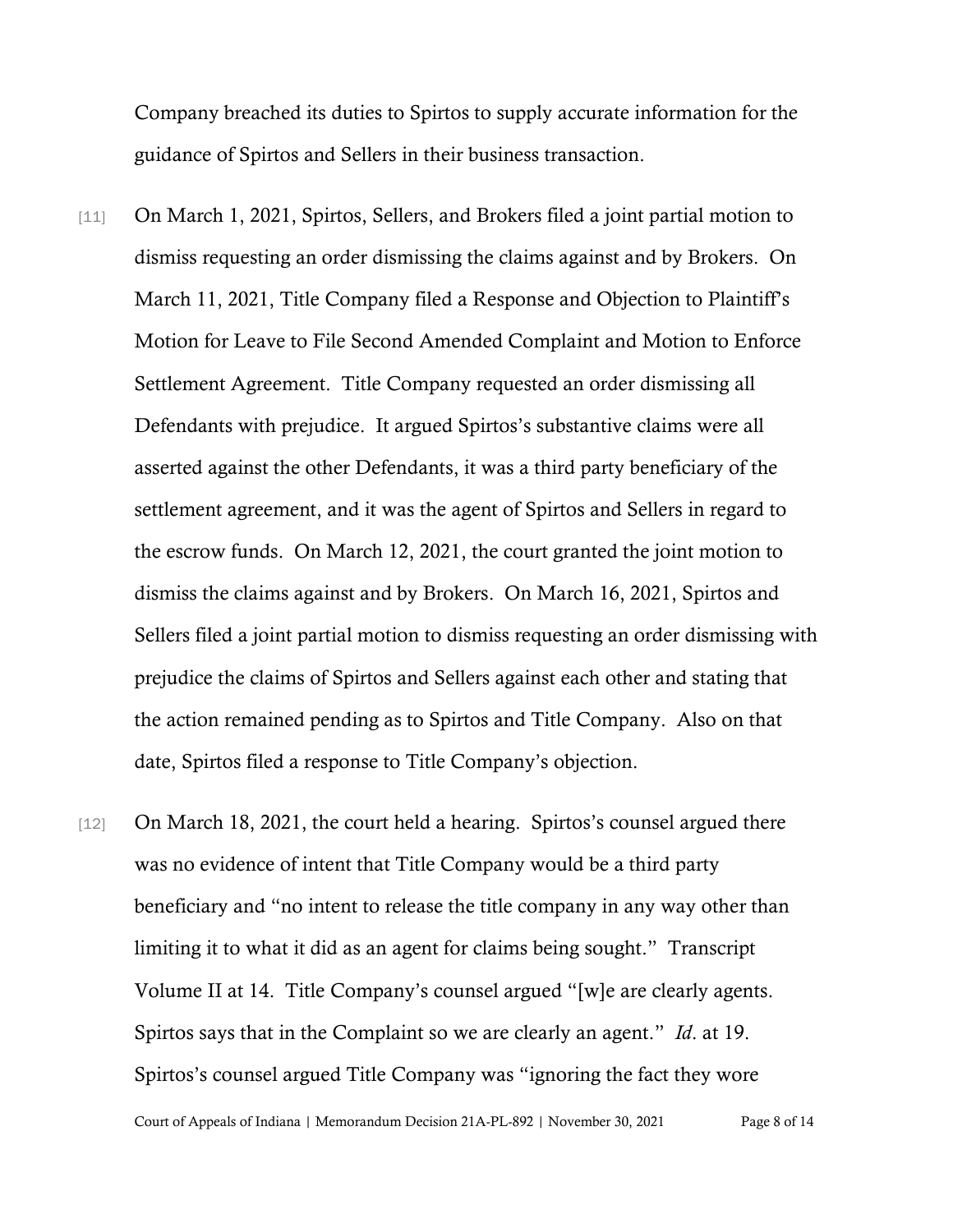multiple hats," "they were an agent to the limited extent they were the escrow agent," and "[t]hey were not an agent to the extent they were abstracting title or procuring title or any of that." *Id*. at 24.

- [13] The court issued an Order Denying Plaintiff's Motion for Leave to File an Amended Complaint and Granting Defendant's Motion to Enforce Settlement Agreement. The order stated: "The mediated settlement agreement contemplated a release of the entire lawsuit including all claims which involved [Title Company]. Therefore, [Title Company], who has complied with the obligations contemplated in the settlement agreement, shall now be dismissed from this case, with prejudice." Appellant's Appendix Volume II at 22. The court also granted the joint motion to dismiss the claims of Spirtos and Sellers against each other.
- [14] Spirtos filed a motion to correct error requesting that the court "[g]rant Plaintiff's Motion for Leave to file a Second Amended Complaint and grant Defendant's Motion to Enforce Settlement Agreement only to the extent that the Settlement Agreement releases claims by the Plaintiff regarding Title Company's holding of the Earnest Money prior to execution of the Settlement Agreement" or "clarify the only claim against Title Company dismissed with prejudice is the declaratory judgment claim relating to its holding of the escrowed funds prior to settlement – the only claim existing in the litigation pertaining to Defendant in light of the denial for Motion for Leave." Appellant's Appendix Volume IV at 48. The court denied Spirtos' motion to correct error.

Court of Appeals of Indiana | Memorandum Decision 21A-PL-892 | November 30, 2021 Page 9 of 14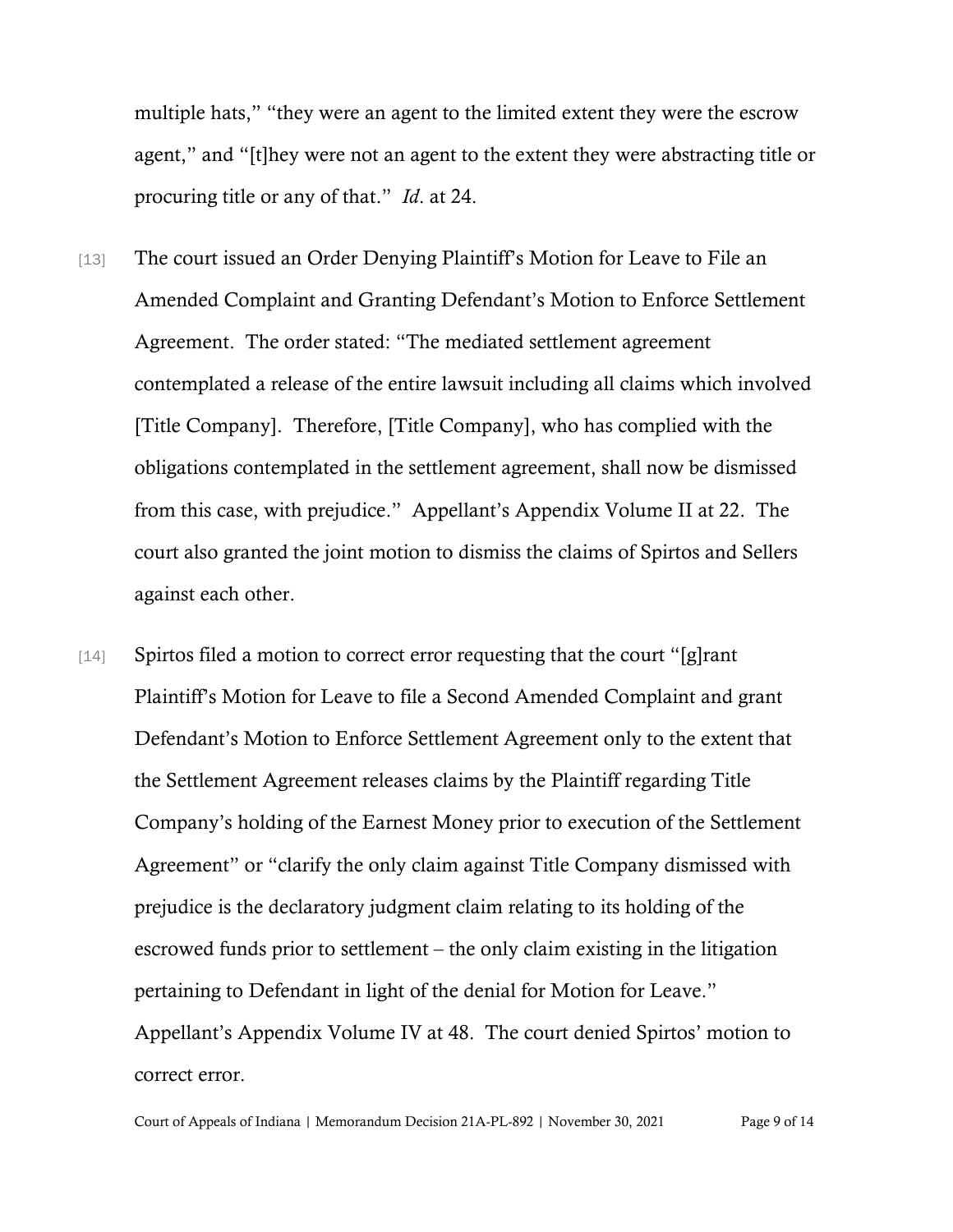## *Discussion*

- [15] We generally review rulings on motions to correct error for an abuse of discretion. *Speedway SuperAmerica, LLC v. Holmes*, 885 N.E.2d 1265, 1270 (Ind. 2008), *reh'g denied*. Ind. Trial Rule 15(A) provides that a party may amend a pleading once as a matter of course at any time before a responsive pleading is served and thereafter "a party may amend his pleading only by leave of court or by written consent of the adverse party" and "leave shall be given when justice so requires." We review a trial court's ruling for an abuse of discretion. *Hilliard v. Jacobs*, 927 N.E.2d 393, 398 (Ind. Ct. App. 2010), *trans. denied*. We may evaluate a number of factors including undue delay, bad faith, or dilatory motive on the part of the movant, repeated failure to cure deficiency by amendment previously allowed, undue prejudice to the opposing party by virtue of the amendment, and futility of the amendment. *Id*. Further, piecemeal litigation is disfavored, "[t]he stated policy of this court and our Supreme Court is to freely allow such amendments in order to bring all matters at issue before the court," and "[l]eave to amend should be granted unless the amendment will result in prejudice to the opposing party." *See Rusnak v. Brent Wagner Architects*, 55 N.E.3d 834, 843-844 (Ind. Ct. App. 2016) (citations omitted), *trans. denied*.
- [16] Spirtos maintains that he did not release his claims against Title Company for its actions in its role as his agent. He maintains "the only claims asserted . . . in his Second Amended Complaint that concern [Title Company] acting as an escrow agent are for conversion and breach of a fiduciary duty, both of which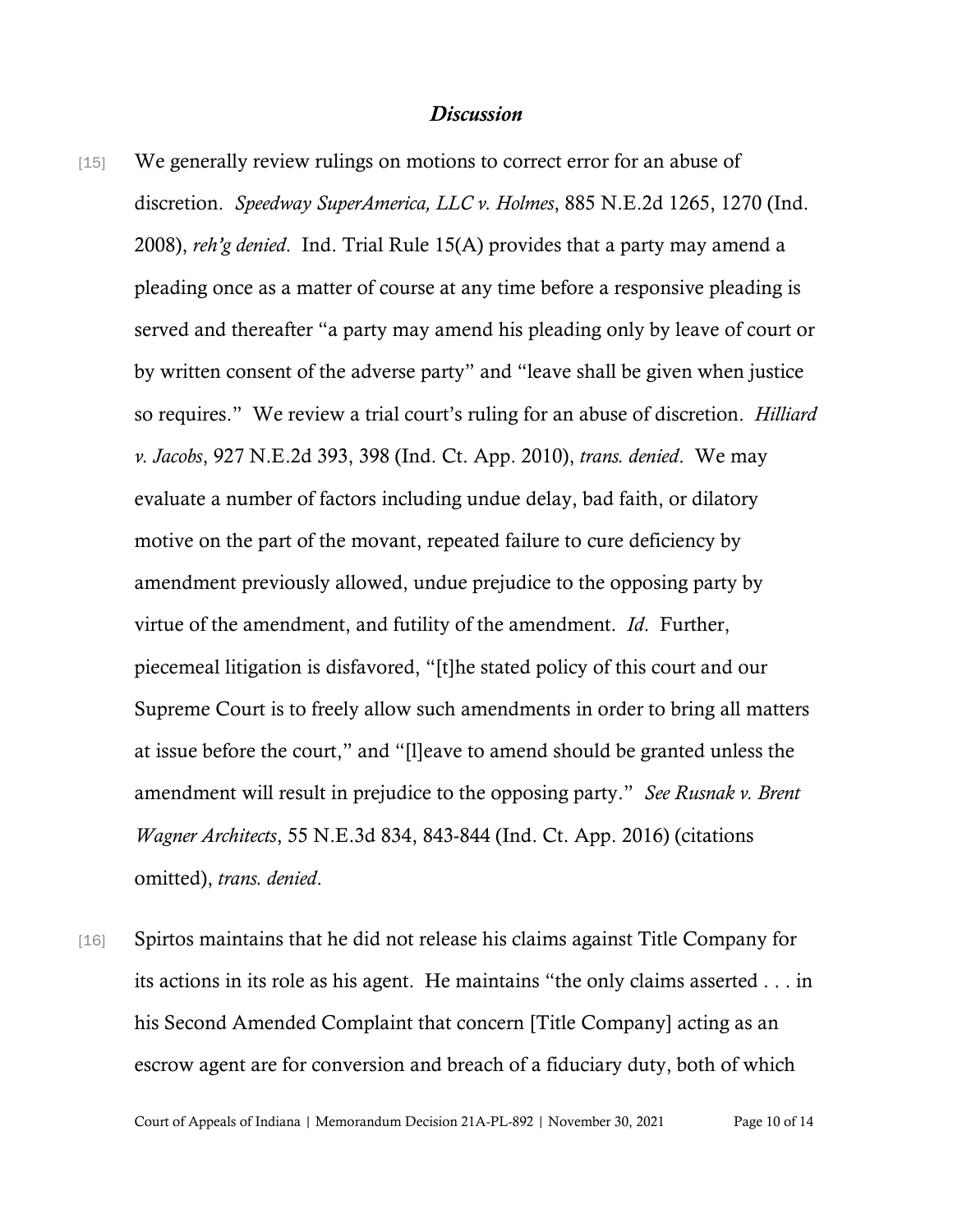were for events occurring after the Settlement Agreement was executed" and "[t]he remaining claims, namely tortious interference with contract and negligence, concern [Title Company] as an independent party or title insurance procurer." Appellant's Brief at 24-25. Title Company contends the court properly determined "that Spirtos had agreed to dismiss the pending lawsuit, with prejudice, and that necessarily included the dismissal of all claims against [it]." Appellee's Brief at 23. It argues "Spirtos broadly released all 'agents' of Sellers," which included it as "the agent of the Sellers," and that it was a third party beneficiary of the settlement agreement. *Id*. at 27.

[17] Settlement agreements are governed by the same general principles of contract law as any other agreement. *Zukerman v. Montgomery*, 945 N.E.2d 813, 819 (Ind. Ct. App. 2011). Interpretation of a contract is a pure question of law and is reviewed de novo. *Dunn v. Meridian Mut. Ins. Co.,* 836 N.E.2d 249, 252 (Ind. 2005). The unambiguous language of a contract is conclusive, and the parties' intent is determined from the four corners of the document. *Zukerman*, 945 N.E.2d at 819. Additionally, this Court has recognized that a title agent may wear "two hats," one as a settlement agent to provide escrow and closing services and the other as a title insurance agent to issue or sell title insurance policies on behalf of a title insurer. *See Fid. Nat. Title Ins. Co. v. Mussman*, 930 N.E.2d 1160, 1167 (Ind. Ct. App. 2010), *trans. denied*. As for escrow services, this Court has stated that an "escrow holder is generally considered the agent of both parties to the escrow" and "owes an obligation to each party measured by an application of the ordinary principles of agency." *Meridian Title Corp. v.*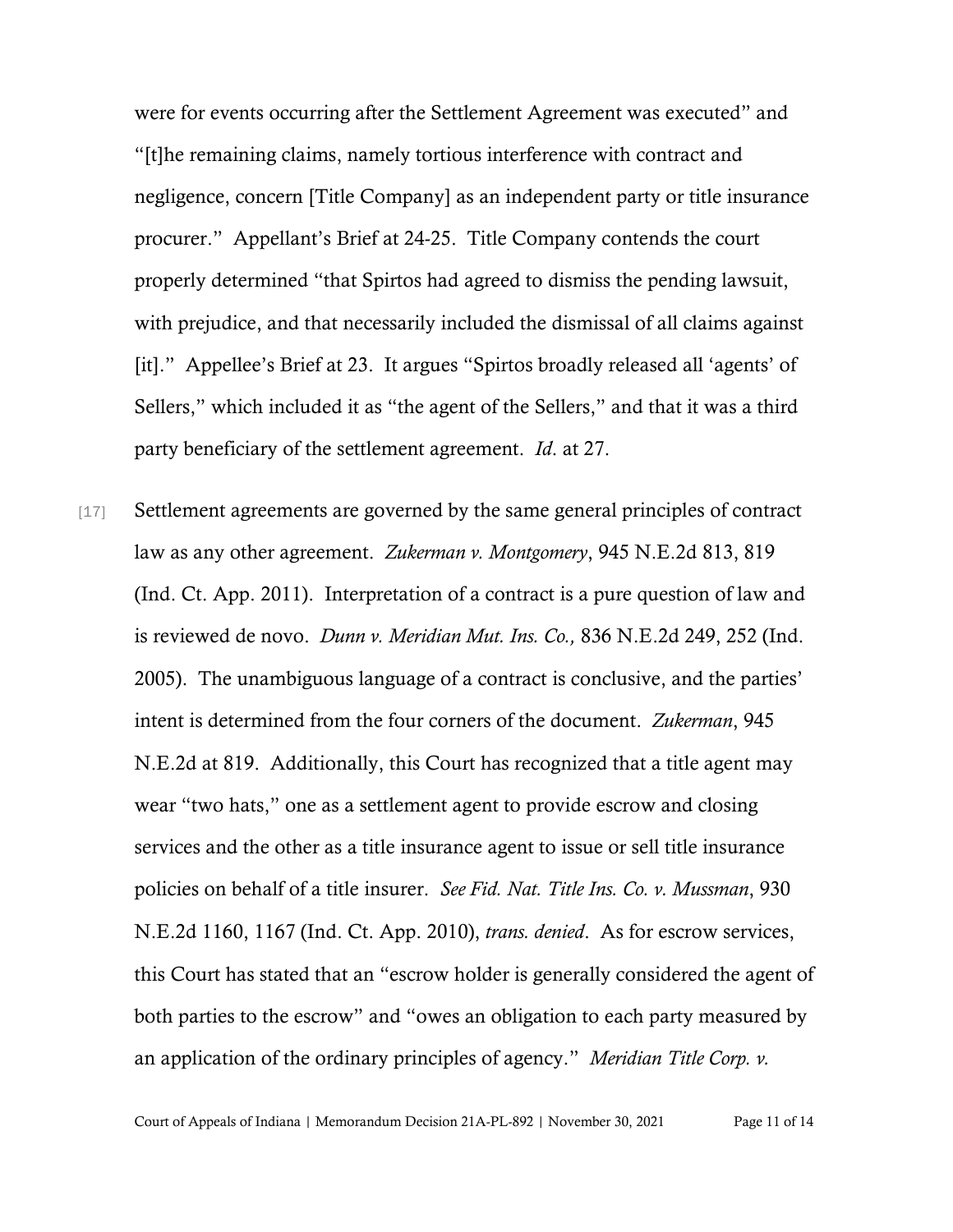*Pilgrim Fin., LLC*, 947 N.E.2d 987, 992 (Ind. Ct. App. 2011) (quoting *In re Marriage of Glendenning*, 684 N.E.2d 1175, 1178 (Ind. Ct. App. 1997) (a party which acts "as a depositary in escrow occupies a fiduciary relationship to each of the parties") (citation omitted), *trans. denied*).

- [18] Here, Title Company did not execute and was not a party to the settlement agreement. To enforce a contract as a third party beneficiary, the third party must show a clear intent by the actual parties to the contract to benefit the third party, a duty imposed on one of the contracting parties in favor of the third party, and performance of the contract terms is necessary to render the third party a direct benefit intended by the parties to the contract. *Eckman v. Green*, 869 N.E.2d 493, 496 (Ind. Ct. App. 2007) (citing *Luhnow v. Horn*, 760 N.E.2d 621, 628 (Ind. Ct. App. 2001)), *trans. denied*. The settlement agreement does not express a clear intent to benefit Title Company or clearly impose an obligation on one of the contracting parties in favor of Title Company.
- Court of Appeals of Indiana | Memorandum Decision 21A-PL-892 | November 30, 2021 Page 12 of 14 [19] The record reveals that Spirtos's March 2020 amended complaint sought declaratory relief under Count II alleging that "Title Company, as the escrow agent under the Purchase Agreements, remains in possession of the Earnest Money" and stated Title Company was named as a defendant solely because it was in possession of the escrow funds. Appellant's Appendix Volume II at 36. The settlement agreement included provisions that Roth & Wehrly would make a certain payment to Spirtos, that Spirtos and Sellers would cause Title Company to disburse the earnest money funds, and that Spirtos, Sellers, and Roth & Wehrly would dismiss the Lawsuit which, as defined, was a reference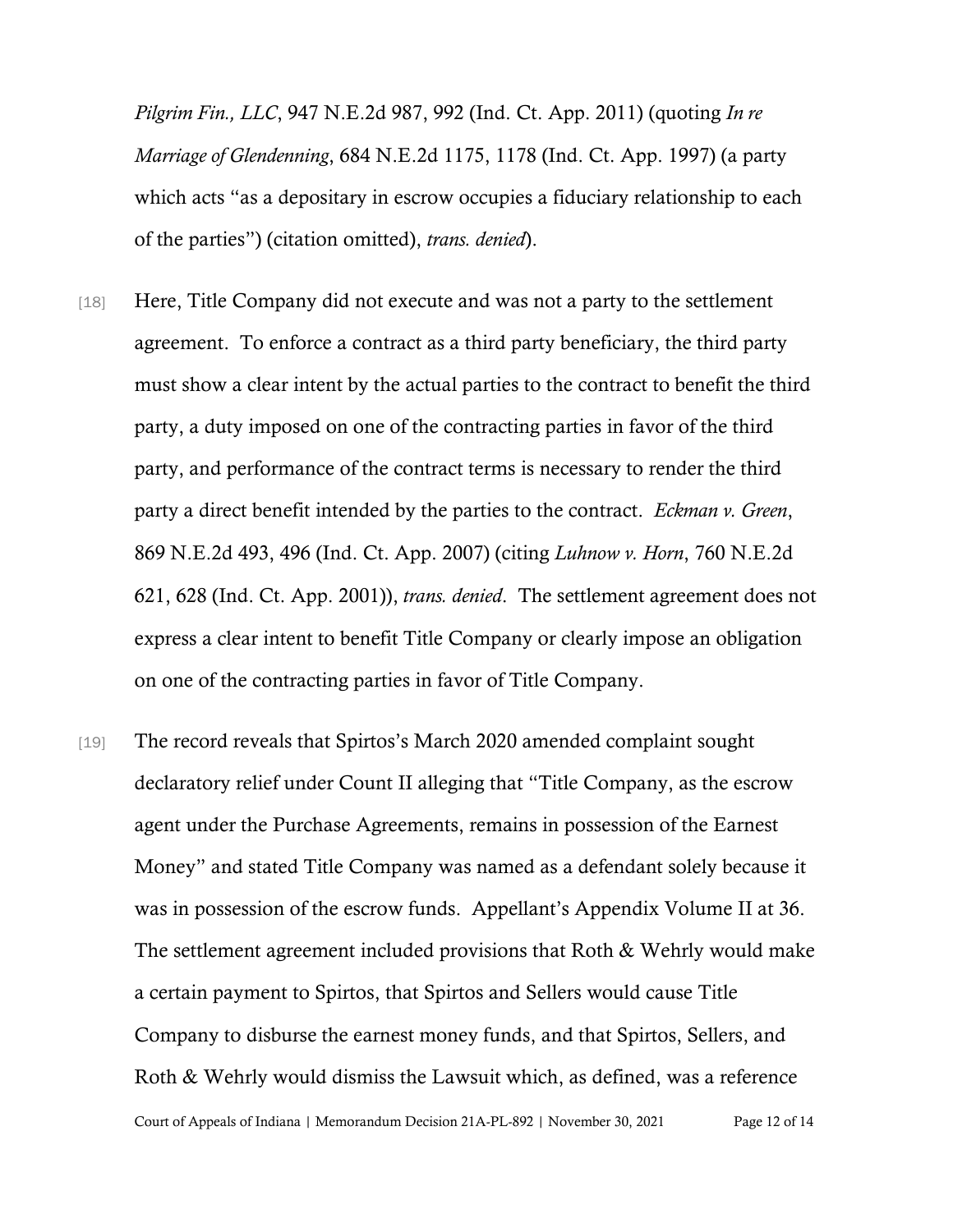to the then-pending disputes and claims. The settlement agreement resolved the then-pending claim under Count II regarding disbursement of the earnest money funds. However, the agreement did not expressly refer to or preclude subsequent claims against Title Company for breach of a fiduciary duty to Spirtos, tortious interference with a contractual relationship, conversion, or negligence as raised in Counts IV through VII of Spirtos's proposed Second Amended Complaint. *See Mussman*, 930 N.E.2d at 1167 (recognizing the separate functions of a title insurance agent and an escrow holder). These claims were not pending at the time the settlement agreement was executed. The settlement agreement does not foreclose the claims against Title Company in Spirtos's proposed Second Amended Complaint. Further, Spirtos argues there is no evidence of bad faith or dilatory motive and the basis for his claims was not known until Sellers complied with discovery requests in December 2020. We note that piecemeal litigation is disfavored and the policy of this Court is to freely allow amendments to bring all matters before the court. *See Rusnak*, 55 N.E.3d at 843-844. Based on the record, we conclude the trial court abused its discretion in denying Spirtos's motion for leave to file his Second Amended Complaint. We express no opinion as to the merits of Spirtos's claims against Title Company.

- [20] For the foregoing reasons, we reverse and remand for proceedings consistent with this opinion.
- [21] Reversed and remanded.